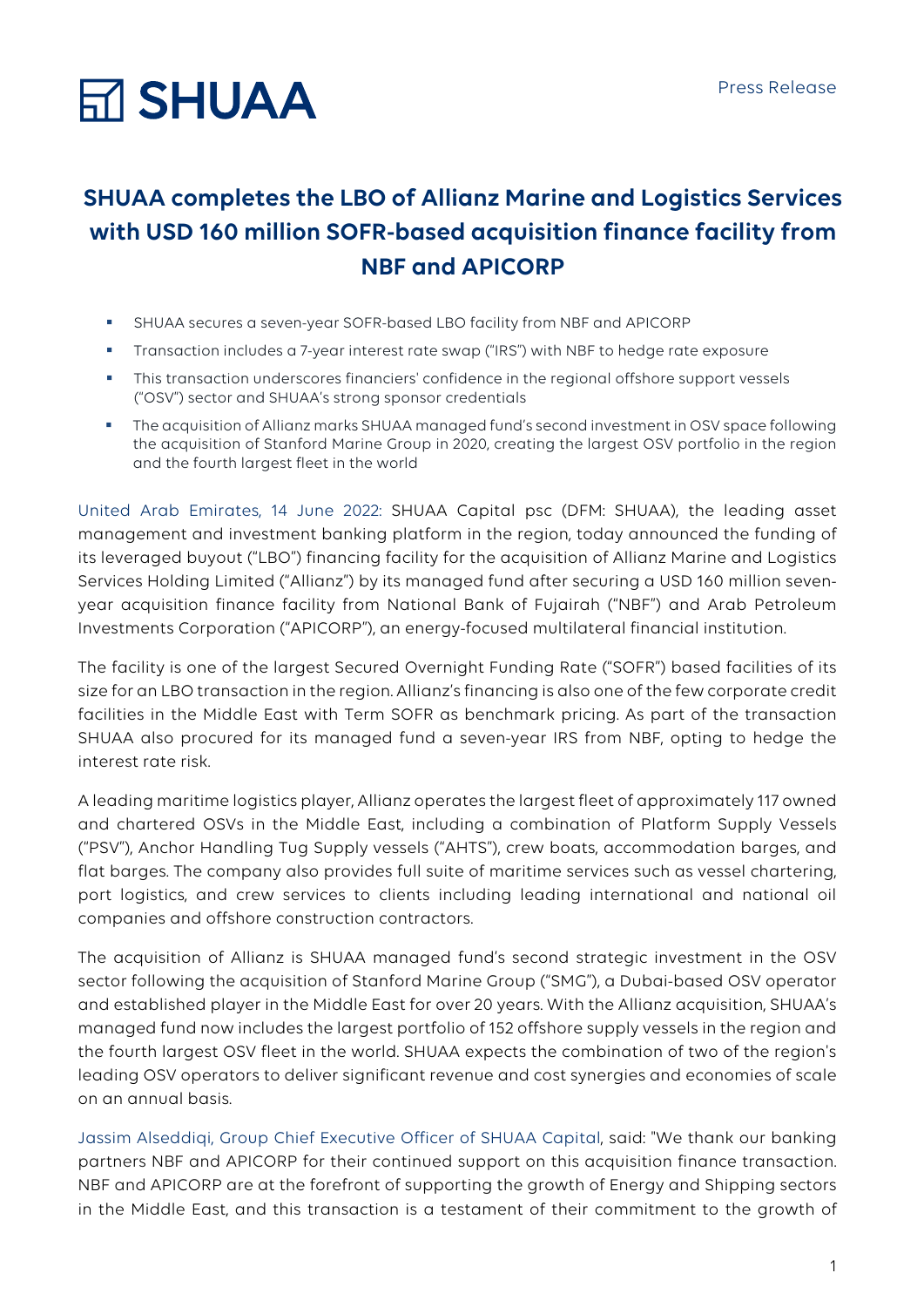# **RT SHUAA**

regional champions. The SOFR-based financing solution demonstrates our dynamism to quickly adapt to the evolving trends in the financing markets. We are also pleased to have secured the interest rate swap against the facility that provides us interest cost visibility and protection against rising rates. We look forward to working with all stakeholders to further develop SMG and Allianz businesses and contribute to the long-term growth of the offshore oil & gas industry in the region."

Neill Robertson-Jones, Head of Corporate Banking at National Bank of Fujairah, said: "This is the second OSV deal that NBF's Energy & Marine Segment, has signed with SHUAA. Not only is this a testament to the strong relationship we have built with SHUAA, but it also reflects our confidence in Allianz's strengths to capitalize on growth opportunities in the offshore oil and gas sector, which is a priority sector for us."

Nicolas Thevenot, Managing Director Corporate Banking at APICORP, said: "We are pleased to join with NBF in supporting SHUAA on this financing as part of our commitment to supporting the sustainable development of the MENA region's energy sector through innovative financial solutions. Allianz's high-quality asset base and the critical support it provides to the OSV sector in expanding offshore exploration and production activities in the region is a high-value addition to our growing portfolio of impact-driven investments."

Ends

### Press Contacts

### SHUAA Capital psc

Hani El Abid Head of Marketing and Communications Tel: +971 4 3199 723 Email: helabid@shuaa.com www.shuaa.com

### ASDA'A BCW

Dhanya Issac Associate Director Tel: +971 4 450 7600 Email: dhanya.issac@bcw-global.com www.asdaa-bcw.com

### About SHUAA Capital psc

SHUAA Capital psc (DFM: SHUAA) is a leading asset management and investment banking platform. SHUAA Capital psc is recognized for its strong track record and pioneering approach to investing through a differentiated, innovative and global product offering focused on public and private markets, debt and real estate.

The asset management segment, one of the region's largest, manages real estate funds and projects, investment portfolios and funds in the regional equities, fixed income and credit markets; it also provides investment solutions to clients, with a focus on alternative investment strategies. The investment banking segment provides corporate finance advisory, transaction services, private placement, public offerings of equity and debt securities, while also creating market liquidity on OTC fixed income products. The firm is regulated as a financial investment company by the Securities and Commodities Authority.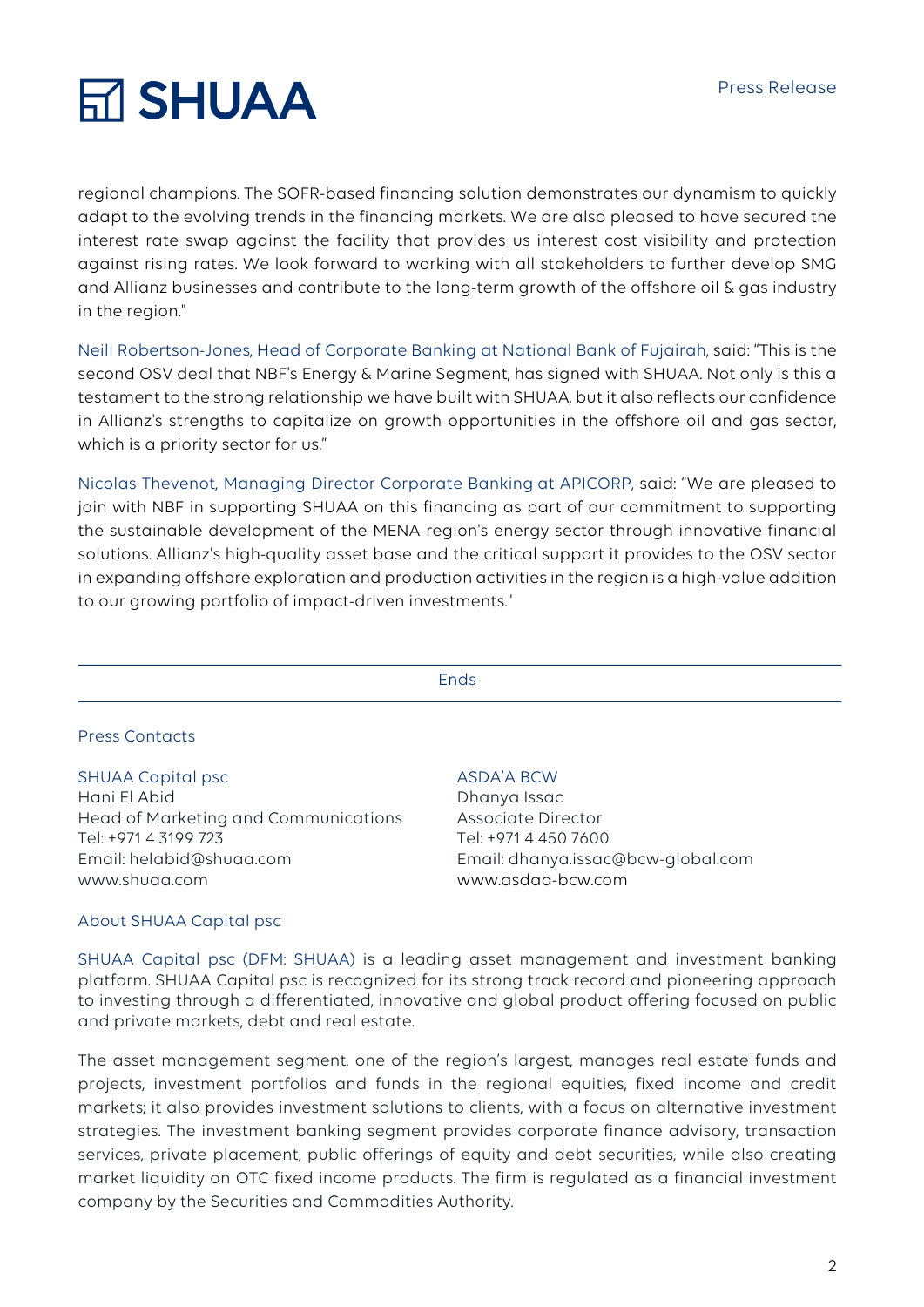## **Ѭ SHUAA**

To learn more about SHUAA Capital, please visit:

- § Website: www.shuaa.com
- § Twitter: https://twitter.com/SHUAA\_Capital
- § LinkedIn: https://www.linkedin.com/company/shuaa-capital
- § Facebook: https://www.facebook.com/SHUAA.Capital.psc

### About National Bank of Fujairah PJSC

Incorporated in 1982, National Bank of Fujairah PJSC (NBF) is a full services corporate bank with strong corporate and commercial banking, treasury and trade finance expertise as well as an expanding suite of personal banking options and Shari'ah compliant services. Leveraging its deep banking experience and market insight within Fujairah and the UAE, NBF is well-positioned to build lasting relationships with its clients and help them achieve their business goals.

NBF's key shareholders include the Government of Fujairah, Easa Saleh Al Gurg LLC and Investment Corporation of Dubai. Rated Baa1 / Prime-2 for deposits and A3 for counterparty risk assessment by Moody's and BBB / A-2 by Standard & Poor's, both with a stable outlook, the bank is listed on the Abu Dhabi Securities Exchange under the symbol "NBF". It has a branch network of 15 (of which 1 is an electronic banking service unit) across the UAE.

### About Arab Petroleum Investment Corporation

The Arab Petroleum Investments Corporation (APICORP) is an energy-focused multilateral financial institution established in 1975 by the ten Arab oil exporting countries. APICORP's mission is to support the sustainable development of the region's energy sector and related industries through a range of financing and direct equity solutions, as well as energy research and advisory services. APICORP applies best-practice ESG principles across all operations, with environmental and socially-linked projects comprising 13% of its nearly US \$4 bn loan portfolio which encompasses leading public and private sector partners in 25 countries. APICORP is also the only energy-focused financial institution in the MENA region rated 'Aa2' by Moody's, 'AA' by Fitch and 'AA-' by S&P.

### Cautionary Statement Regarding Forward-Looking Information:

This document contains forward-looking statements. Forward-looking statements are neither historical facts nor assurances of future performance. Instead, they are based only on our current beliefs, expectations and assumptions regarding the future of our business, future plans and strategies, projections, anticipated events and trends, the economy and other future conditions. Forwardlooking statements can be identified by words such as: "anticipate," "aspire," "intend," "plan," "goal," "objective," "seek," "believe,"